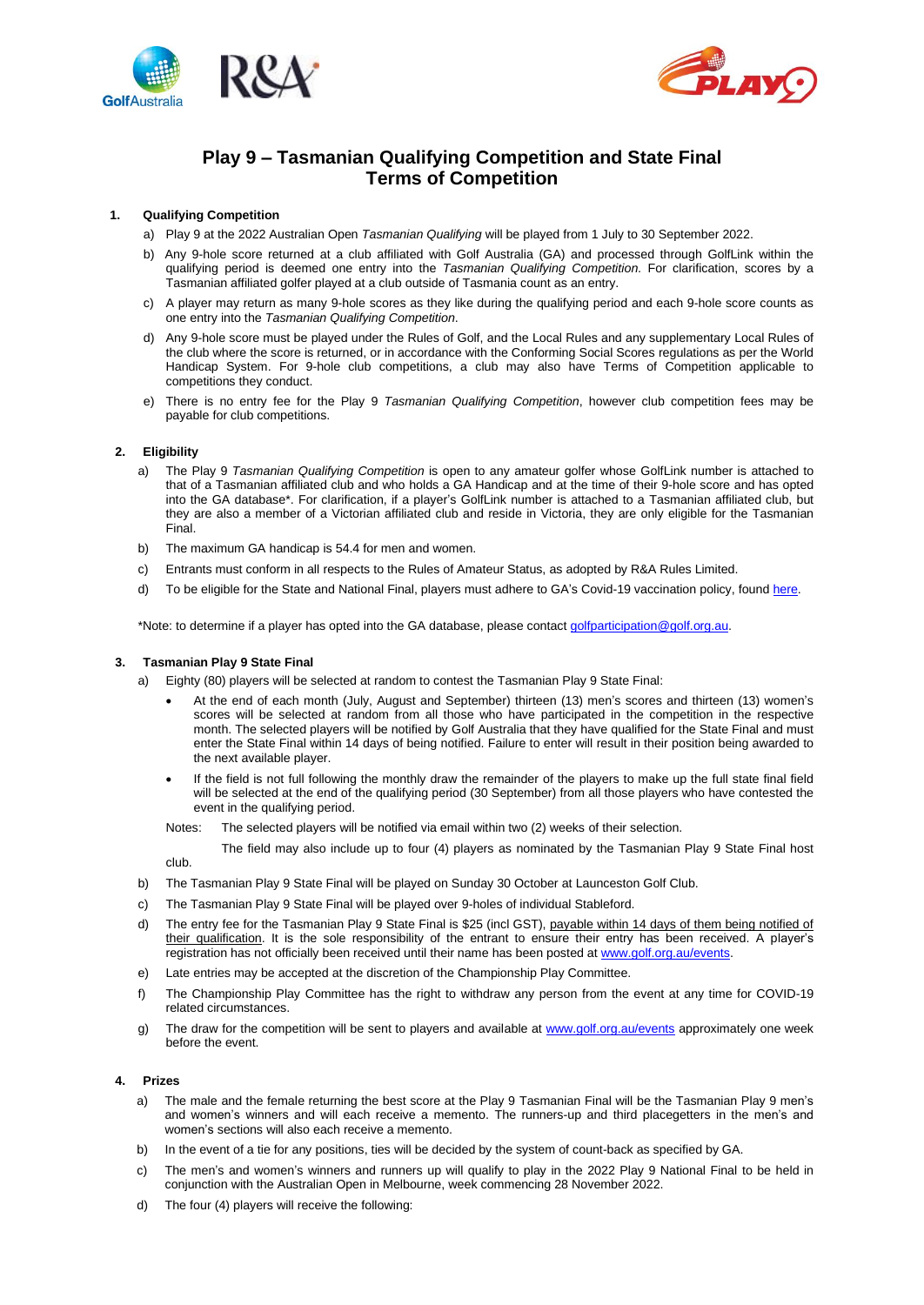



- a. Two nights' accommodation.
- b. Local meal and transport allowance (up to the value of \$200).
- c. Attendance at the 2022 Play 9 function.
- d. A player gift pack.
- e. Two (2) x Season Passes to the 2022 Australian Open.
- e) Should any of the four (4) players be unavailable, the third placegetters will be eligible for the National Final

### **5. Championship Play Committee**

- a) The Championship Play Committee will comprise GA's General Manager Golf Development, GA's General Manager - Events & Operations, and the State Event Manager.
- b) In the absence of a full Championship Play Committee, such members thereof, as may be present at the time, may give a decision so given shall be deemed to be a decision of the full Championship Play Committee.
- c) The Championship Play Committee will have the sole management and control of the Championship, with full power at any time to alter or vary any of the terms.
- d) The Championship Play Committee's decision on matters affecting the Championship will be final.

#### **6. Refund Policy**

Any entrant may withdraw and have the entrance fee refunded provided notification is received 5 days prior to the event. To be eligible for a refund after this time players must provide GA supporting documents regarding their withdrawal from the event (eg. medical certificate). In the case of the State Final commencing but not being completed (for example due to weather delays) refunds will not be provided.

# **7. Rules of Golf**

The Rules of Golf, as adopted by R&A Rules Limited, will apply, together with any additional Local Rules as drawn up by the Championship Play Committee.

#### **8. Distance Measuring Devices**

A player may obtain distance information by use of a distance-measuring device. If, during a stipulated round, a player uses a distance-measuring device to gauge or measure other conditions that might affect their play (e.g. elevation changes, wind speed, etc.), the player is in breach of Rule 4.3.

#### **9. Motorised Transport**

A player or a caddie will only be permitted to ride on motorised transportation in circumstances expressly described in (a) or (b) or (c) below.

- (a) When authorised (or later approved) by the committee in charge of the competition due to circumstances that arise during the playing of a round. For example, a player who is about to play (or who has just played) under penalty of stroke and distance, and their caddie, is automatically authorised to ride on motorised transportation.
- (b) When approved by Golf Australia as a person who currently requires the use of motorised transportation in order to participate in the game of golf. To be considered for approval, the player or caddie must provide to Golf Australia written advice from a medical practitioner, or a physiotherapist, or a chiropractor, or an osteopath, or the like, stating they currently require the use of motorised transportation to participate in the game of golf. The advice must be emailed t[o golfoperations@golf.org.au](mailto:golfoperations@golf.org.au) before the event's commencement. The advice from the health professional must specify the period of time that use of the motorised transportation is required (i.e., 1 week, 1 month, 1 year, or indefinitely). When an exemption is granted, the use of motorised transportation must solely serve the purpose of transportation.
- (c) Any player or caddie aged 75 years or over is permitted to use motorised transportation without needing to apply to Golf Australia for approval.

### **10. Anti-Doping Policy**

The GA anti-doping policy applies for this event. The GA anti-doping policy is the Australian National Anti-Doping Policy, effective from 1 January 2021, and can be found by [clicking here.](https://www.golf.org.au/competitionpolicies)

# **11. Database of Competitors' Details**

The personal data contained in this entry is permanently retained by GA. This data may be utilised by GA or its sponsors for the distribution of correspondence, in both electronic and hard copy means. From time to time players may be sent entry forms, event literature, the GA e-newsletter, or marketing material by the sponsor(s) of GA events, or information about events conducted by GA approved bodies. Upon receipt by GA of a written request, a player may either have access to their details, or have their details deleted from the database. For further details, please refer to our privacy policy b[y clicking](https://www.golf.org.au/privacy-policy/) here.

### **12. Code of Conduct**

All entrants are bound by GA's Code of Conduct ("the Code"). A copy of the Code is available by [clicking here.](https://assets.ctfassets.net/3urhge2ecl20/40SKEhoS0SF0a3OfM1Qfgl/48333db9e79062de3b380902b397b698/00040015-source.pdf) Any breach of the Code may be recorded on the Central Register of the Code ("the Register"). The Register may be accessed